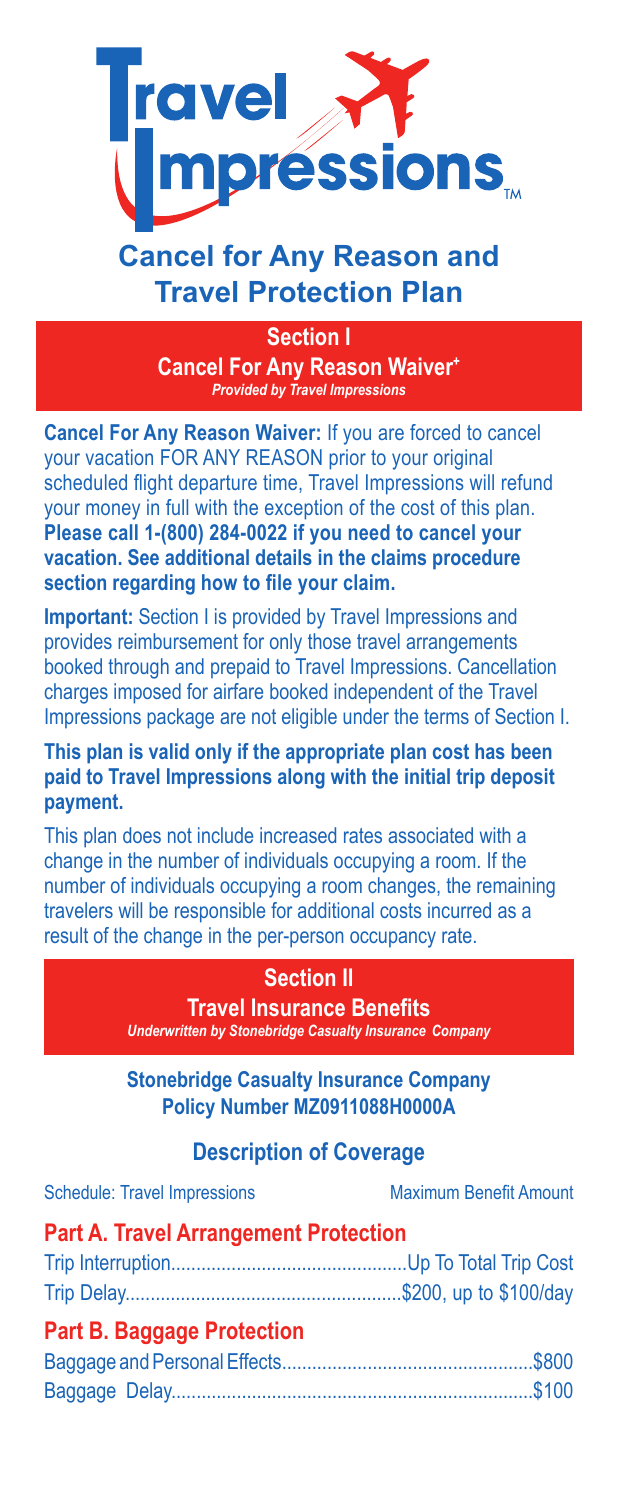# **Part C. Medical Protection**

*The benefits provided in this program are subject to certain restrictions and exclusions, including the Pre-Existing Condition Exclusion. Note: Words beginning with capital letters are defined in this text.*

### **Summary of Coverages**

#### **Part A. Travel Arrangement Protection**

# **Trip Interruption Benefits**

### **Post-Departure Trip Interruption**

We will pay a Post-Departure Trip Interruption Benefit, up to the amount in the Schedule, if due to your, an Immediate Family Member's, or Traveling Companion's Sickness, Injury or death: 1) your arrival on your Covered Trip is delayed beyond the Scheduled Departure Date; or 2) you are unable to continue on your Covered Trip after you have departed on your Covered Trip. For item 1) above, the Sickness or Injury must: a) commence while your coverage is in effect under the plan; b) for item 2) above, commence while you are on your Covered Trip and your coverage is in effect under the plan; and c) for both items 1) and 2) above, require the examination and treatment by a Physician at the time the Covered Trip is interrupted or delayed; and d) in the written opinion of the treating Physician, be so disabling as to delay your arrival on your Covered Trip or to prevent you from continuing your Covered Trip.

#### **Post-Departure Trip Interruption Benefits**

We will reimburse you, less any refund paid or payable, for unused land or water travel arrangements, and/or the following:

- 1. the additional transportation expenses by the most direct route from the point you interrupted your Covered Trip: a) to the next scheduled destination where you can catch up to your Covered Trip; or (b) to the final destination of your Covered Trip;
- 2. the additional transportation expenses incurred by you by the most direct route to reach your original Covered Trip destination if you are delayed and leave after the Scheduled Departure Date. However, the benefit payable under (1) and (2) above will not exceed the cost of a one-way economy air fare by the most direct route less any refunds paid or payable for your unused original tickets.

In no event shall the amount reimbursed under Trip Interruption exceed the amount you prepaid for your Trip.

**Important:** You, your Traveling Companion and/or your Immediate Family Member booked to travel with you must be medically capable of travel on the day you purchase this coverage. The covered reason for interruption of your Trip must occur after your effective date of coverage.

### **Trip Delay**

If your Covered Trip is delayed for 12 hours or more, we will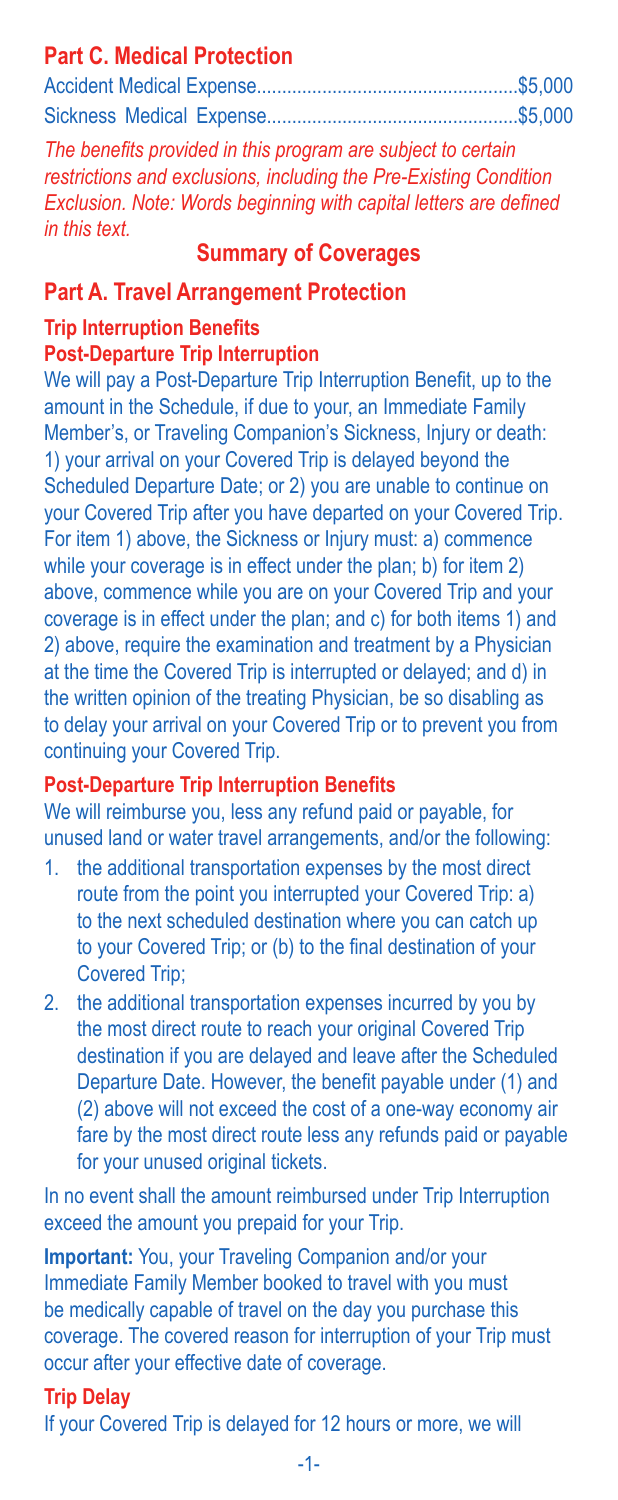reimburse you, up to the amount shown in the Schedule for unused land or water travel arrangements, less any refund paid or payable and reasonable additional expenses incurred by you for hotel accommodations, meals, telephone calls and economy transportation to catch up to your Trip, or to return Home. We will not pay benefits for expenses incurred after travel becomes possible.

Trip Delay must be caused by or result from:

- 1. Air Common Carrier delay;
- 2. unannounced strike.

#### **Part B. Baggage Protection**

#### **Baggage and Personal Effects Benefit**

We will reimburse you, less any amount paid or payable from any other valid and collectible insurance or indemnity, up to the amount shown in the Schedule, for direct loss, theft, damage or destruction of your Baggage during your Covered Trip.

#### **Valuation and Payment of Loss**

Payment of loss under the Baggage and Personal Effects Benefit will be calculated based upon an Actual Cash Value basis. For items without receipts, payment of loss will be calculated based upon 80% of the Actual Cash Value at the time of loss. At our option, we may elect to repair or replace your Baggage. We will notify you within 30 days after we receive your proof of loss.

We may take all or part of a damaged Baggage as a condition for payment of loss. In the event of a loss to a pair or set of items, we will: 1) repair or replace any part to restore the pair or set to its value before the loss; or 2) pay the difference between the value of the property before and after the loss.

#### **Items Subject to Special Limitations**

We will not pay more than \$400 (or the Baggage and Personal Effects limit, if less) on all losses to jewelry; watches; precious or semi-precious gems; decorative or personal articles consisting in whole or in part of silver, gold, or platinum; cameras, camera equipment; digital or electronic equipment and media; and articles consisting in whole or in part of fur. There is a \$250 per article limit.

#### **Baggage Delay Benefit**

We will reimburse you, less any amount paid or payable from any other valid and collectible insurance or indemnity, up to the amount shown in the Schedule for the cost of reasonable additional clothing and personal articles purchased by you, if your Baggage is delayed by an Air Common Carrier for 24 hours or more during your Covered Trip. You must be a ticketed passenger on an Air Common Carrier.

### **Part C. Medical Protection**

#### **Medical or Dental Expense/Emergency Assistance Benefits**

We will pay this benefit, up to the amount on the Schedule for the following Covered Expenses incurred by you, subject to the following: 1) Covered Expenses will only be payable at the Usual and Customary level of payment; 2) benefits will be payable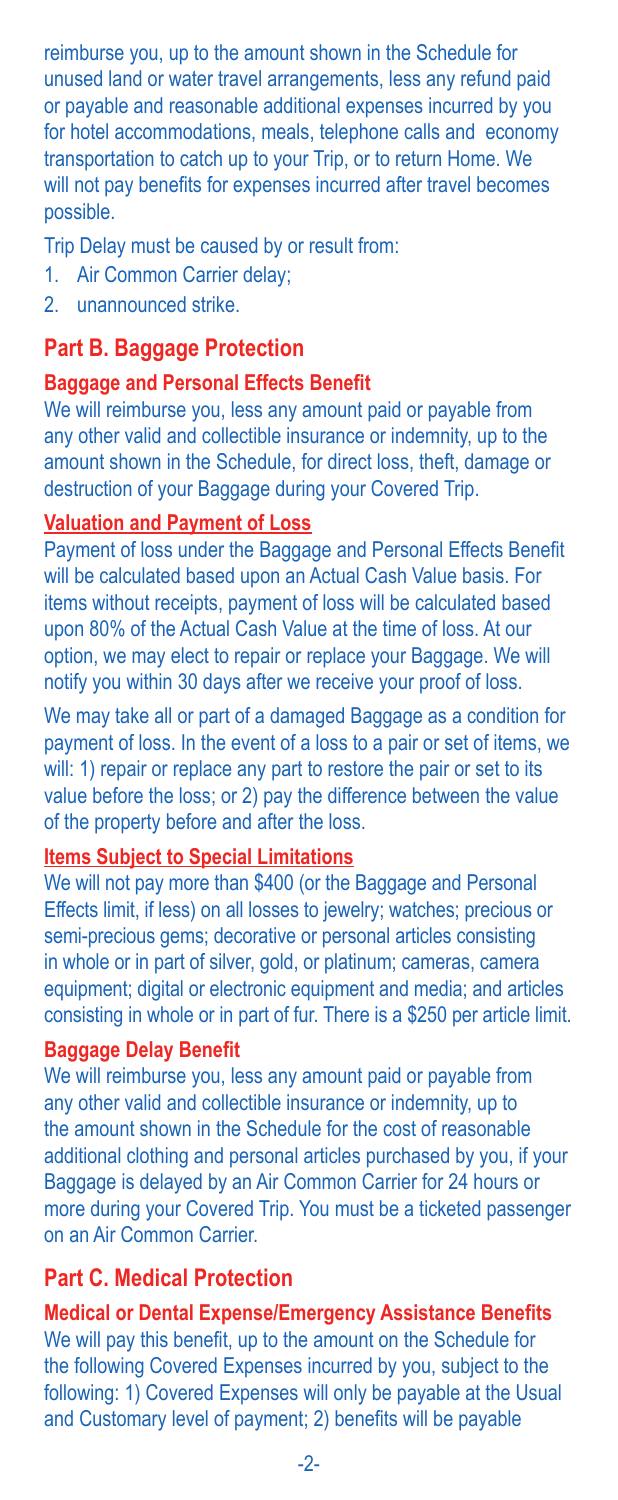only for Covered Expenses resulting from a Sickness that first manifests itself or an Injury that occurs while on a Covered Trip; 3) benefits payable as a result of incurred Covered Expenses will only be paid after benefits have been paid under any Other Valid and Collectible Group Insurance in effect for you. We will pay that portion of Covered Expenses which exceed the amount of benefits payable for such expenses under your Other Valid and Collectible Group Insurance.

### **Covered Expenses:**

**Accident Medical Expense/Sickness Medical Expense:**

- 1. expenses for the following Physician-ordered medical services: services of legally qualified Physicians and graduate nurses, charges for Hospital confinement and services, local ambulance services, prescription drugs and medicines, and therapeutic services, incurred by you within one year from the date of your Sickness or Injury;
- 2. expenses for emergency dental treatment incurred by you during a Covered Trip.

**Please note:** Benefits under Parts A & C are subject to the Pre-Existing Condition Exclusion detailed below and other exclusions listed on Pages 6-7.

**Pre-Existing Condition** means an illness, disease, or other condition during the 60-day period immediately prior to your effective date for which you, your Traveling Companion, or Immediate Family Member who is scheduled or booked to travel with you:

- 1. received or received a recommendation for a diagnostic test, examination, or medical treatment; or
- 2. took or received a prescription for drugs or medicine.

Item (2) of this definition does not apply to a condition which is treated or controlled solely through the taking of prescription drugs or medicine and remains treated or controlled without any adjustment or change in the required prescription throughout the 60-day period before coverage is effective under this Policy.

If you have any questions concerning this exclusion, please call Berkely at **1-800-453-4053** for further clarification.

#### **Definitions**

In the Description of Coverage, "you", "your" and "yours" refer to the Insured. "We", "us" and "our" refer to the company providing the coverage. In addition certain words and phrases are defined as follows:

**Accident** means a sudden, unexpected, unintended and external event, which causes Injury.

**Actual Cash Value** means purchase price less depreciation.

**Air Common Carrier** means any air conveyance operated under a license for the transportation of passengers for hire.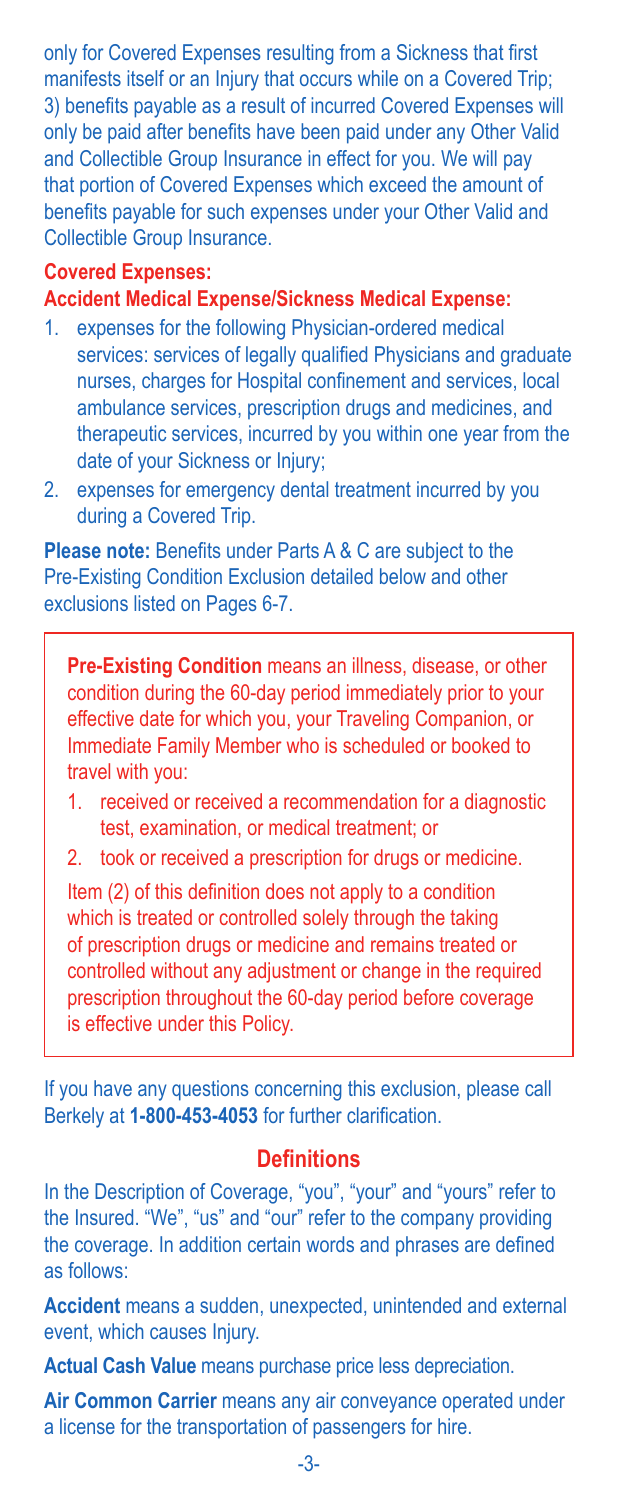**Baggage** means luggage, personal possessions and travel documents taken by you on the Covered Trip.

**Covered Trip** means a period of travel away from Home to a destination outside your city of residence; the purpose of the Trip is business or pleasure and is not to obtain health care or treatment of any kind; the Trip has defined departure and return dates specified when the Insured enrolls.

**Domestic Partner** means a person who is at least eighteen years of age and you can show: 1) evidence of financial interdependence, such as joint bank accounts or credit cards, jointly owned property, and mutual life insurance or pension beneficiary designations; 2) evidence of cohabitation for at least the previous 6 months; and 3) an affidavit of domestic partnership if recognized by the jurisdiction within which they reside.

**Elective Treatment and Procedures** means any medical treatment or surgical procedure that is not medically necessary including any service, treatment, or supplies that are deemed by the federal, or a state or local government authority, or by us to be research or experimental or that is not recognized as a generally accepted medical practice.

**Home** means your primary or secondary residence.

**Hospital** means an institution, which meets all of the following requirements:

- 1. it must be operated according to law;
- 2. it must give 24 hour medical care, diagnosis and treatment to the sick or injured on an inpatient basis;
- 3. it must provide diagnostic and surgical facilities supervised by Physicians;
- 4. registered nurses must be on 24 hour call or duty; and
- 5. the care must be given either on the hospital's premises or in facilities available to the hospital on a pre-arranged basis.

A Hospital is not: a rest, convalescent, extended care, rehabilitation or other nursing facility; a facility which primarily treats mental illness, alcoholism, or drug addiction (or any ward, wing or other section of the hospital used for such purposes); or a facility which provides hospice care (or wing, ward or other section of a hospital used for such purposes).

**Immediate Family Member** includes your or the Traveling Companion's spouse, child, spouse's child, son-daughter-in-law, parent(s), sibling(s), grandparent(s), grandchild, step brother-sister, step-parent(s), parent(s)-in-law, brother-sister-in-law, aunt, uncle, niece, nephew, guardian, Domestic Partner, foster-child, or ward.

**Injury** means bodily harm caused by an accident which: 1) occurs while your coverage is in effect under the plan; and 2) requires examination and treatment by a Physician. The Injury must be the direct cause of loss and must be independent of all other causes and must not be caused by, or result from, Sickness.

**Insured** means an eligible person who arranges a Covered Trip, and pays any required plan payment.

**Insurer** means Stonebridge Casualty Insurance Company.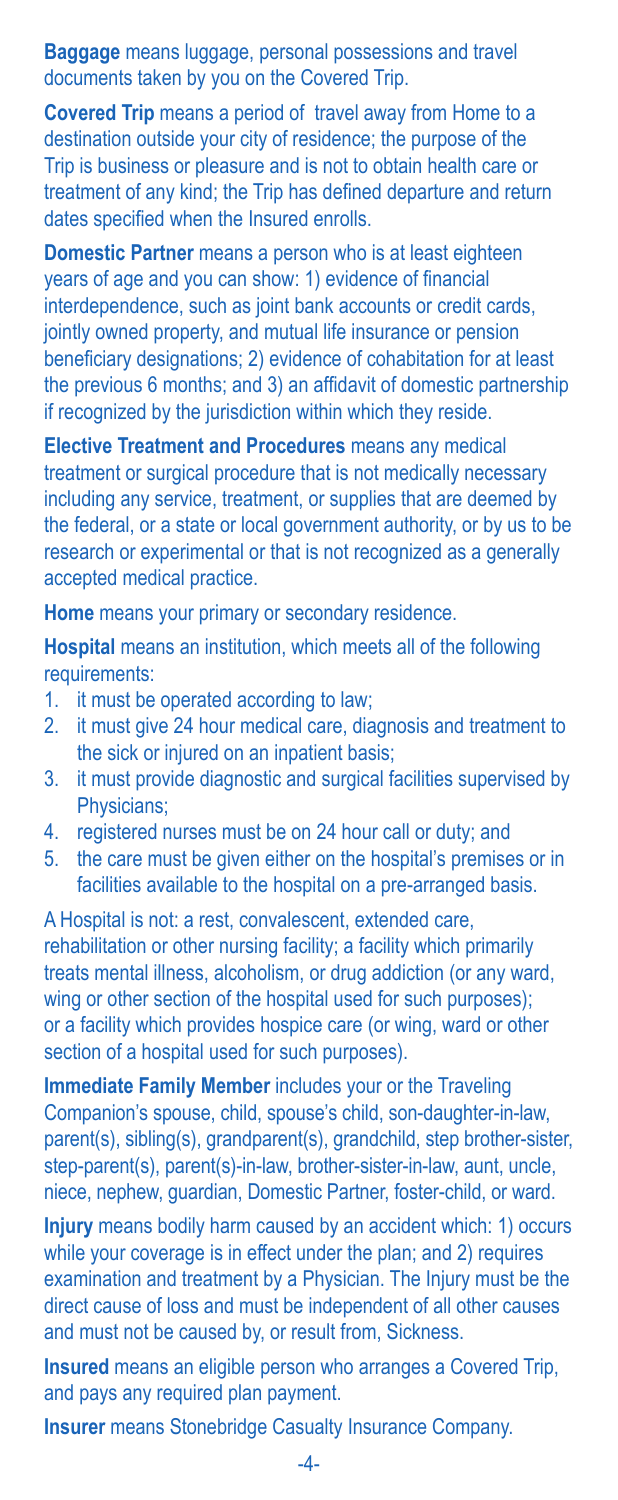**Other Valid and Collectible Group Insurance** means any group policy or contract which provides for payment of medical expenses incurred because of Physician, nurse, dental or Hospital care or treatment; or the performance of surgery or administration of anesthesia. The policy or contract providing such benefits includes group or blanket insurance policies; service plan contracts; employee benefit plans; or any plan arranged through an employer, labor union, employee benefit association or trustee; or any group plan created or administered by the federal or a state or local government or its agencies. In the event any other group plan provides for benefits in the form of services in lieu of monetary payment, the usual and customary value of each service rendered will be considered a Covered Expense.

**Payments or Deposits** means the cash, check, or credit card amounts actually paid to the Policyholder for your Covered Trip.

**Physician** means a person licensed as a medical doctor by the jurisdiction in which he/she is a resident to practice the healing arts. He/she must be practicing within the scope of his/her license for the service or treatment given and may not be you, a Traveling Companion, or an Immediate Family Member of yours.

**Policy** means the contract issued to the Policyholder providing the benefits specified herein.

**Policyholder** means the legal entity in whose name this Policy is issued, as shown on the benefit Schedule.

**Schedule** means the benefit schedule shown on the Description of Coverage for each Insured.

**Scheduled Departure Date** means the date on which you are originally scheduled to leave on your Covered Trip.

**Scheduled Return Date** means the date on which you are originally scheduled to return to the point where the Covered Trip started or to a different final destination.

**Scheduled Trip Departure City** means the city where the scheduled Trip on which you are to participate originates.

**Sickness** means an illness or disease of the body which: 1) requires examination and treatment by a Physician, and 2) commences while the plan is in effect. An illness or disease of the body which first manifests itself and then worsens or becomes acute prior to the effective date of this plan is not a Sickness as defined herein and is not covered by the plan.

**Traveling Companion** means up to 4 persons with you on the same Trip arrangement and who, during the Trip, will accompany you.

**Trip** means a scheduled trip for which coverage has been elected and the plan payment paid, and all travel arrangements are arranged by Travel Impressions prior to the Scheduled Departure Date of the trip. Also covered by this definition are any direct round trip air flights booked by others, to and from the scheduled Covered Trip departure and return cities, provided the dates of travel for the air flights are within 2 total days of the scheduled land tour or cruise dates.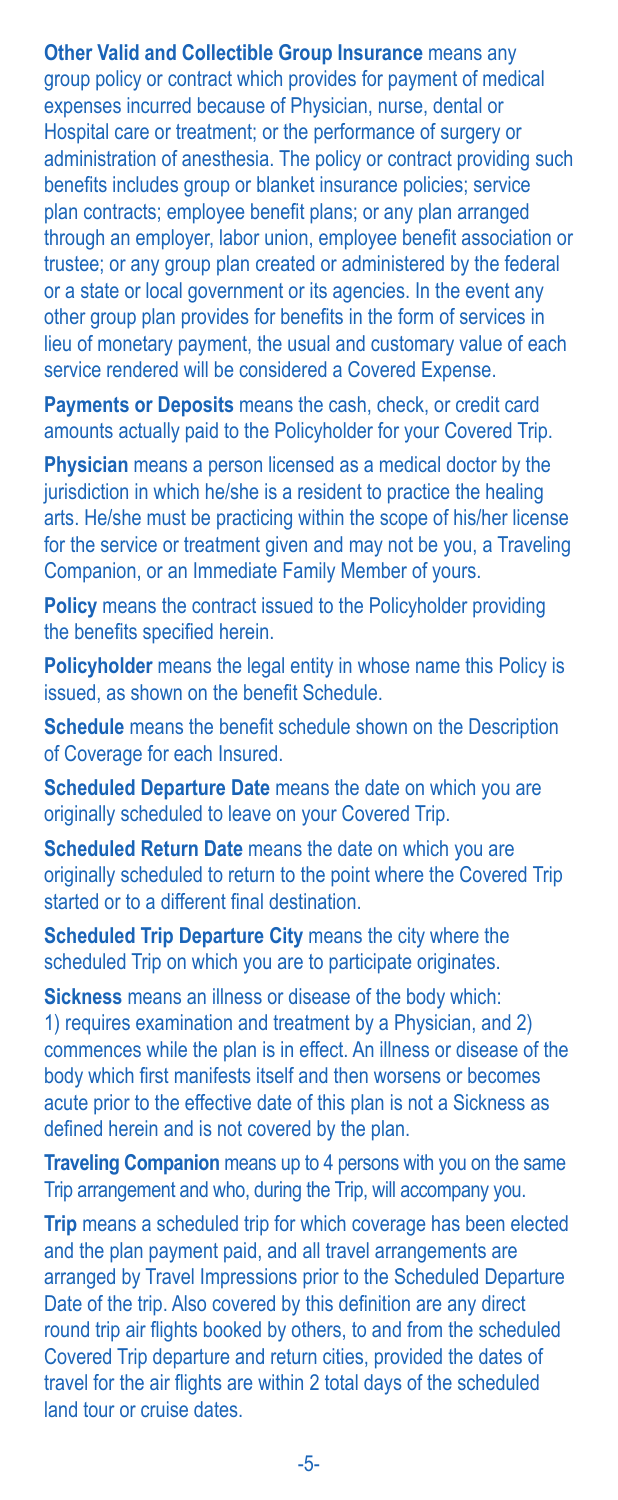#### **Usual and Customary Charge** means those charges for

necessary treatment and services that are reasonable for the treatment of cases of comparable severity and nature. This will be derived from the mean charge based on the experience in a related area of the service delivered and the MDR (Medical Data Research) schedule of fees valued at the 90<sup>th</sup> percentile.

#### **General Plan Exclusions**

#### **In Parts A & C:**

**We will not pay for any loss or expense caused by or incurred resulting from:** a Pre-Existing Condition, as defined in the plan. This exclusion does not apply to benefits under for Trip Interruption claims resulting from death.

#### **In Parts A & C:**

#### **We will not pay for any loss caused by or incurred resulting from:**

- 1. mental, nervous, or psychological disorders, except if hospitalized;
- 2. being under the influence of drugs or intoxicants, unless prescribed by a Physician;
- 3. normal pregnancy, except if hospitalized; or elective abortion;
- 4. riding or driving in any motor competition;
- 5. declared or undeclared war, or any act of war;
- 6. service in the armed forces of any country;
- 7. operating or learning to operate any aircraft, as pilot or crew;
- 8. any unlawful acts, committed by you or a Traveling Companion (whether insured or not);
- 9. any amount paid or payable under any Worker's Compensation, Disability Benefit or similar law;
- 10. Elective Treatment and Procedures;
- 11. medical treatment during or arising from a Covered Trip undertaken for the purpose or intent of securing medical treatment;
- 12. business, contractual or educational obligations of you, an Immediate Family Member or Traveling Companion;
- 13. failure of any tour operator, Air Common Carrier, or other travel supplier, person or agency to provide the bargained-for travel arrangements;
- 14. a loss that results from an illness, disease, or other condition, event or circumstance which occurs at a time when the plan is not in effect for you.

#### **In Part B:**

### **Items not covered**

#### **We will not pay for damage to or loss of:**

- 1. a loss or damage caused by detention, confiscation or destruction by customs;
- 2. animals;
- 3. property used in trade, business or for the production of income, household furniture, musical instruments, brittle or fragile articles, or sporting equipment if the loss results from the use thereof;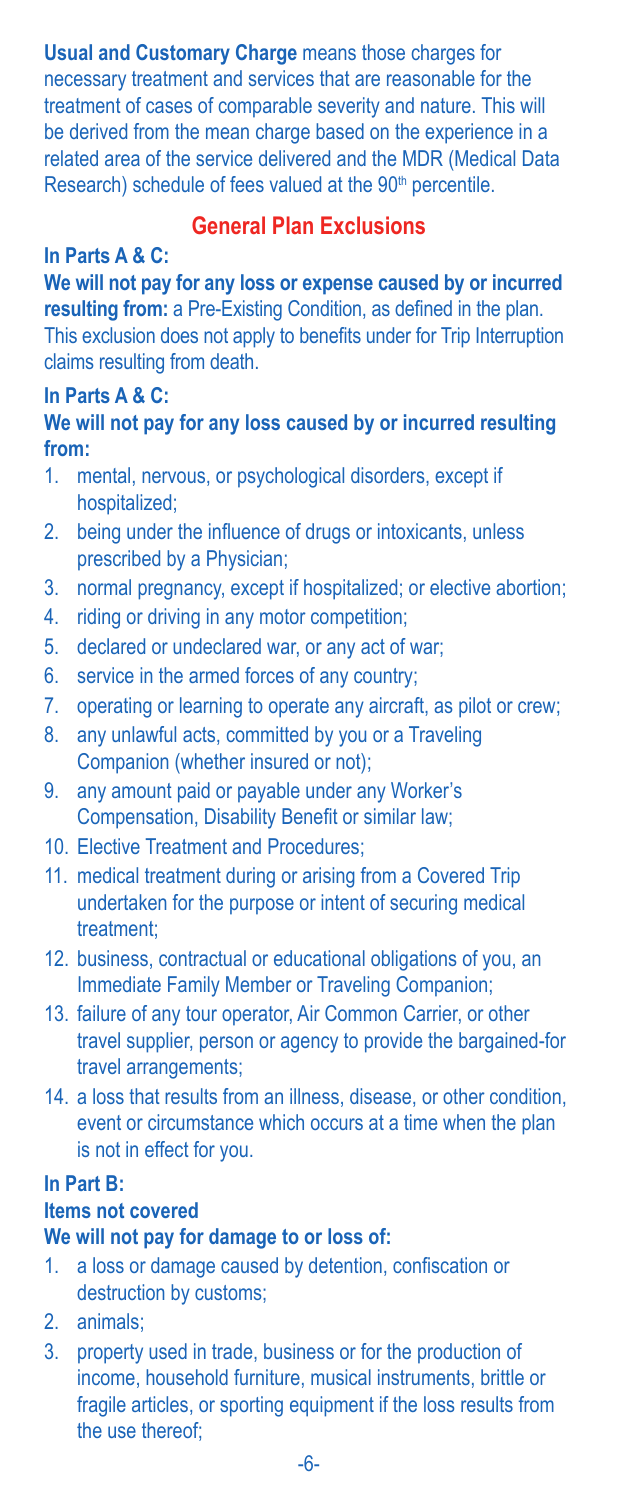- 4. artificial limbs or other prosthetic devices, artificial teeth, dental bridges, dentures, dental braces, retainers or other orthodontic devices, hearing aids, any type of eyeglasses, sunglasses or contact lenses;
- 5. documents or tickets, except for administrative fees required to reissue tickets;
- 6. money, stamps, stocks and bonds, postal or money orders, securities, accounts, bills, deeds, food stamps or credit cards,
- 7. property shipped as freight or shipped prior to the Scheduled Departure Date.

# **Losses Not Covered**

#### **We will not pay for loss arising from:**

- 1. theft or pilferage from an unattended vehicle;
- 2. mysterious disappearance.

# **Term of Coverage**

#### **When Coverage Begins**

All coverages will take effect on the later of: 1) the date and time you start your Covered Trip; or 2) 12:01 A.M. Standard Time on the Scheduled Departure Date of your Covered Trip.

#### **When Coverage Ends**

Your coverage automatically ends on the earlier of:

- 1. the date the Covered Trip is completed;
- 2. the Scheduled Return Date;
- 3. your arrival at the return destination on a round-trip, or the destination on a one-way trip;
- 4. cancellation of the Covered Trip covered by the plan.

If your air arrangements are greater than 2 total days before and/ or after your Trip, you will also be covered for benefits under Parts A, B and C on the day(s) you are flying to/from your destination.

### **Claims Procedure**

- **1. Trip Cancellation Claims:** Prior to departure please contact your travel agent to cancel your vacation. If you need to cancel on the day of departure and your travel agent's office is closed, please call 1-631-845-8000 x2904. Failure to contact your travel provider will forfeit your reimbursement.
- **2. Post Departure Claims:** Report your claim to Berkely as soon as possible. Berkely will promptly forward you the appropriate claim form to complete.

| Online: | www.travelclaim.com                                                                                                                      |
|---------|------------------------------------------------------------------------------------------------------------------------------------------|
| Phone:  | 1-(800) 453-4053 or 1-(516) 342-2720                                                                                                     |
| Mail:   | <b>Berkely</b>                                                                                                                           |
|         | 300 Jericho Quadrangle, P.O. Box 9022,<br>Jericho, NY 11753                                                                              |
|         | Office Hours: 8:00 AM - 10.00 PM ET, Monday - Friday;<br>9:00 AM - 5:00 PM ET, Saturday                                                  |
|         | <b>Important:</b> In order to facilitate prompt claims settlement upon<br>vour roturn, he sure to obtain as annliashle: detailed modical |

your return, be sure to obtain as applicable: detailed medical statements from Physicians in attendance where the Accident or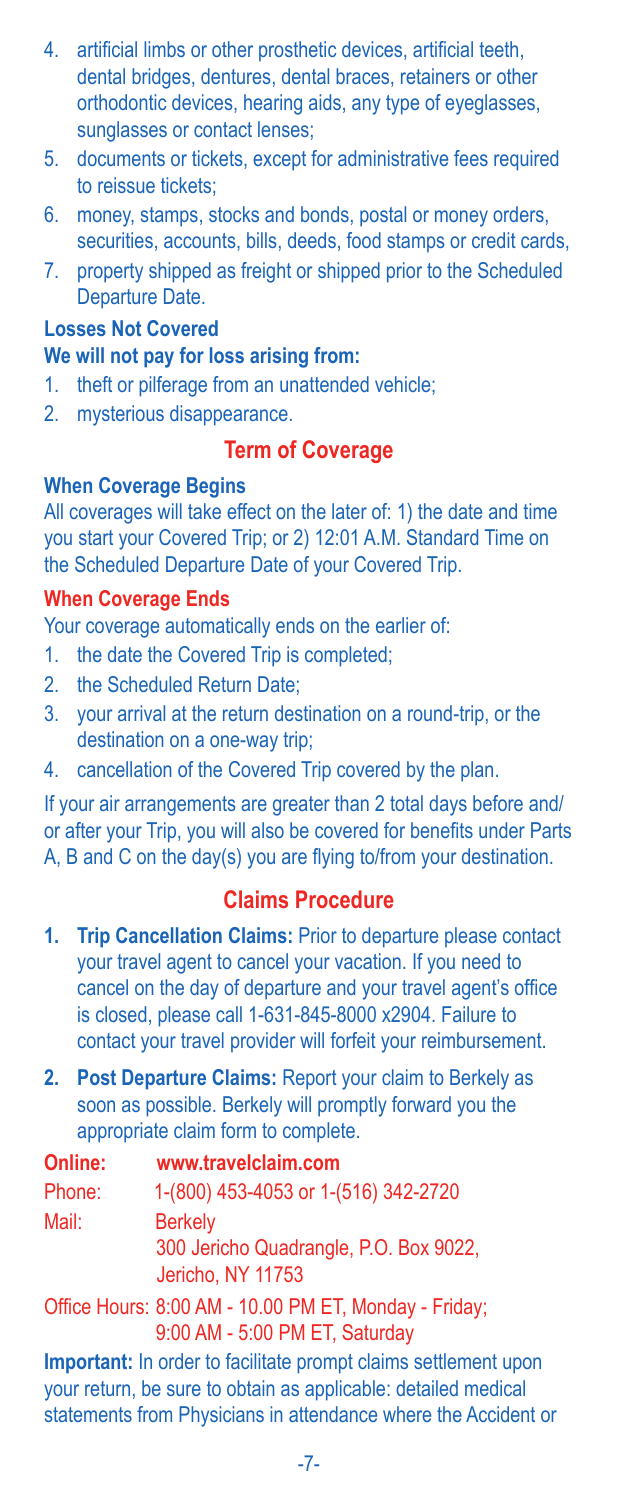Sickness occurred; receipts for medical services and supplies; receipts from the Hospital; police reports or claims reports from the parties responsible (e.g., airline, cruise line, hotel, etc.) for any loss, theft, damage or delay. In the event of a baggage claim, receipts for any lost or damaged items will be required. In the event of a Baggage Delay or Trip Delay claim, receipts for any additional covered expenses will be required, as well as verification of the delay. You must receive initial treatment within 90 days of the accident, which caused the Injury or the onset of the Sickness.

#### **Enrollment Procedure**

- 1. In order to quickly effect coverage and protect your Trip deposit(s), make payment for the applicable plan cost to your travel agent and Travel Impressions upon booking your Trip (in addition to your deposit payment).
- 2. Please note: Payment for the plan may not be accepted after the initial Trip deposit has been paid.
- 3. Benefits are extended at no additional charge to infants 2 and under sharing accommodations with one or more accompanying adults, as long as ALL accompanying adults purchase their own travel protection plans.

This plan was designed and is administered by Aon Affinity Berkely Travel.

Aon Affinity is the brand name for the brokerage and program administration operations of Affinity Insurance Services, Inc.; (AR 244489); in CA, MN & OK, AIS Affinity Insurance Agency, Inc. (CA 0795465); in CA, Aon Affinity Insurance Services, Inc., (CA 0G94493), Aon Direct Insurance Administrators and Berkely Insurance Agency and in NY and NH, AIS Affinity Insurance Agency. Affinity Insurance Services is acting as a Managing General Agent as that term is defined in section 626.015(14) of the Florida Insurance Code. As an MGA we are acting on behalf of our carrier partner.

#### **For additional information regarding the plan, call 1-800-453-4053 or 1-516-342-2720**

#### **Office hours: 8 AM – 10 PM ET, Monday – Friday, 9 AM – 5 PM ET, Saturday**

#### **General Provisions**

#### **Our Right To Recover From Others**

We have the right to recover any payments we have made from anyone who may be responsible for the loss. You and anyone else we insure must sign any papers and do whatever is necessary to transfer this right to us. You and anyone else we insure will do nothing after the loss to affect our right.

#### **Claims Provisions**

**Payment of Claims** Claims for benefits provided by the plan will be paid as soon as written proof is received.

Benefits are paid directly to you, unless otherwise directed. Any accrued benefits unpaid at your death will be paid to your estate, or if no estate, to your beneficiary. If you have assigned your benefits, we will honor the assignment if a signed copy has